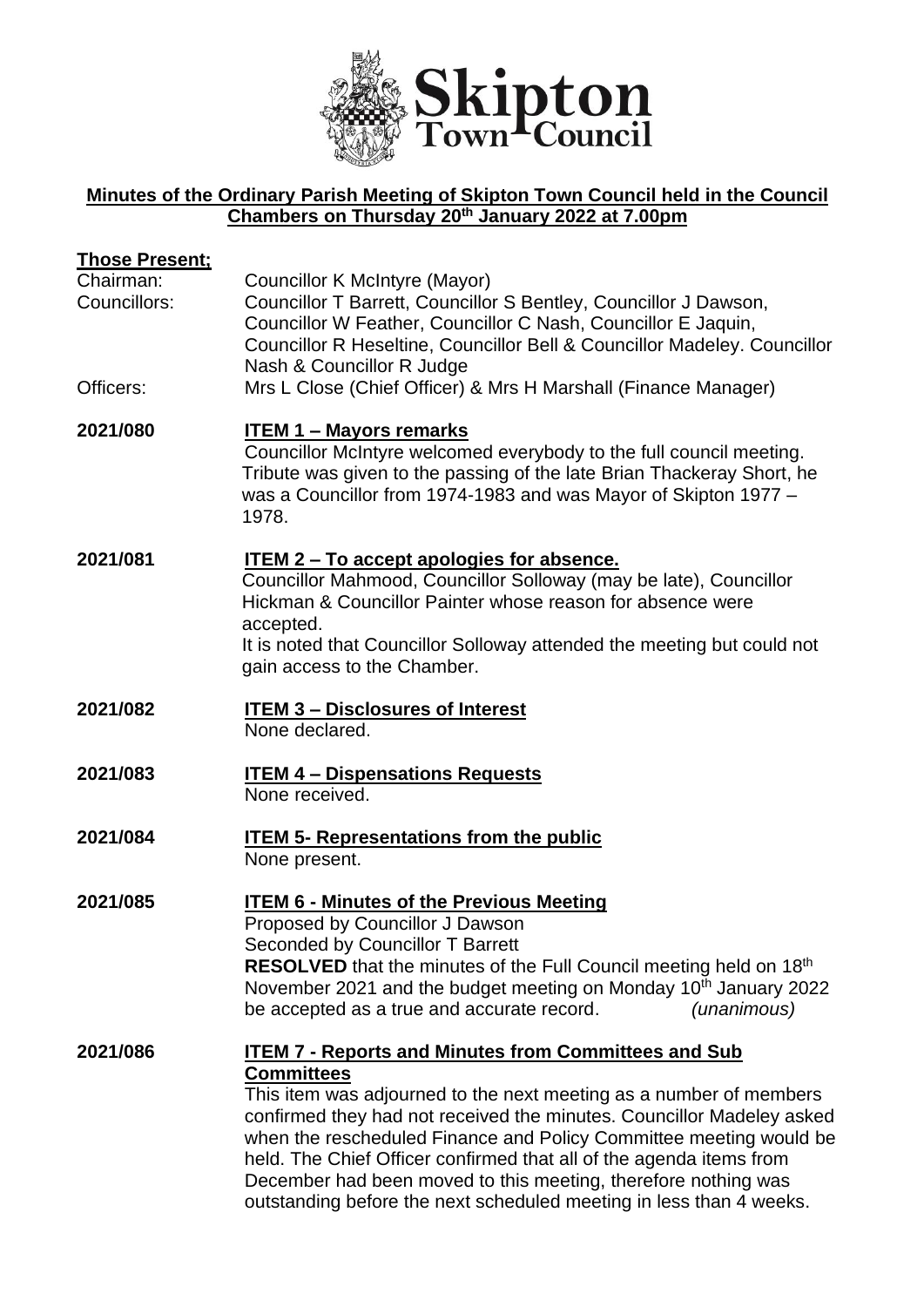Councillor Madeley disagreed that it should wait and it was important to hold another meeting.

**2021/087 ITEM 8 – Matters arising from previous committees**  No matters arising

#### **2021/088 ITEM 9 –Finance** Proposed by Councillor J Dawson Seconded by Councillor P Madeley **RESOLVED** that the bank reconciliation & financial report be accepted. *(unanimous)*

**2021/089 ITEM 10 – Precept Demand**  Proposed by Councillor T Barrett Seconded by Councillor J Dawson **RESOLVED** that the budget for 2022/23 that was discussed and implemented at the budget meeting on the  $10<sup>th of</sup>$  January be accepted and that the precept demand for 2022/2023 be submitted for £519,491

*(unanimous)*

# **2021/090 ITEM 11 –Policies and Procedures**

Councillor Shaw and Madeley advised that the Safeguarding policy would need some further work and a discussion was held regarding DBS checks for staff and event staff. Councillor Shaw also advised that he wished for Market Traders to be DBS checked.

Councillor Judge asked the Chief Officer if any Subject Access Requests had been submitted. The Chief Officer confirmed that not in her time of being in post. Councillor Barrett confirmed that in 2019 there had been a SAR submitted by Councillors Judge, Shaw, Painter and Feather but it had been submitted incorrectly.

Proposed by Councillor Dawson

Seconded by Councillor Jaquin

**RESOLVED** that the following policies are adopted, with the recommendation that DBS discussions and safeguarding be brought back to the next meeting for further discussion. Polices adopted; Equality, Photography, Freedom of Information requests, Health and Safety and Safeguarding. *(unanimous)*

### **2021/091 ITEM 12 – Policies and Procedures from the Management and Staffing Committee**

Councillor Madeley spoke with regard to the Whistleblowing policy and advised that he had asked at Management and Staffing to look into the possibility of having a dedicated phoneline for whistleblowing at the Town Council. The Chief officer confirmed she would investigate that item as requested at Management and Staffing.

Proposed by Councillor W Feather

Seconded by Councillor R Judge

**RESOLVED** that the following policies be adopted.

Emergency Dependants leave / Expenses / Performance Improvement Recruitment policy / Sickness policy /Substance misuse policy Whistleblowing policy

*(unanimous)*